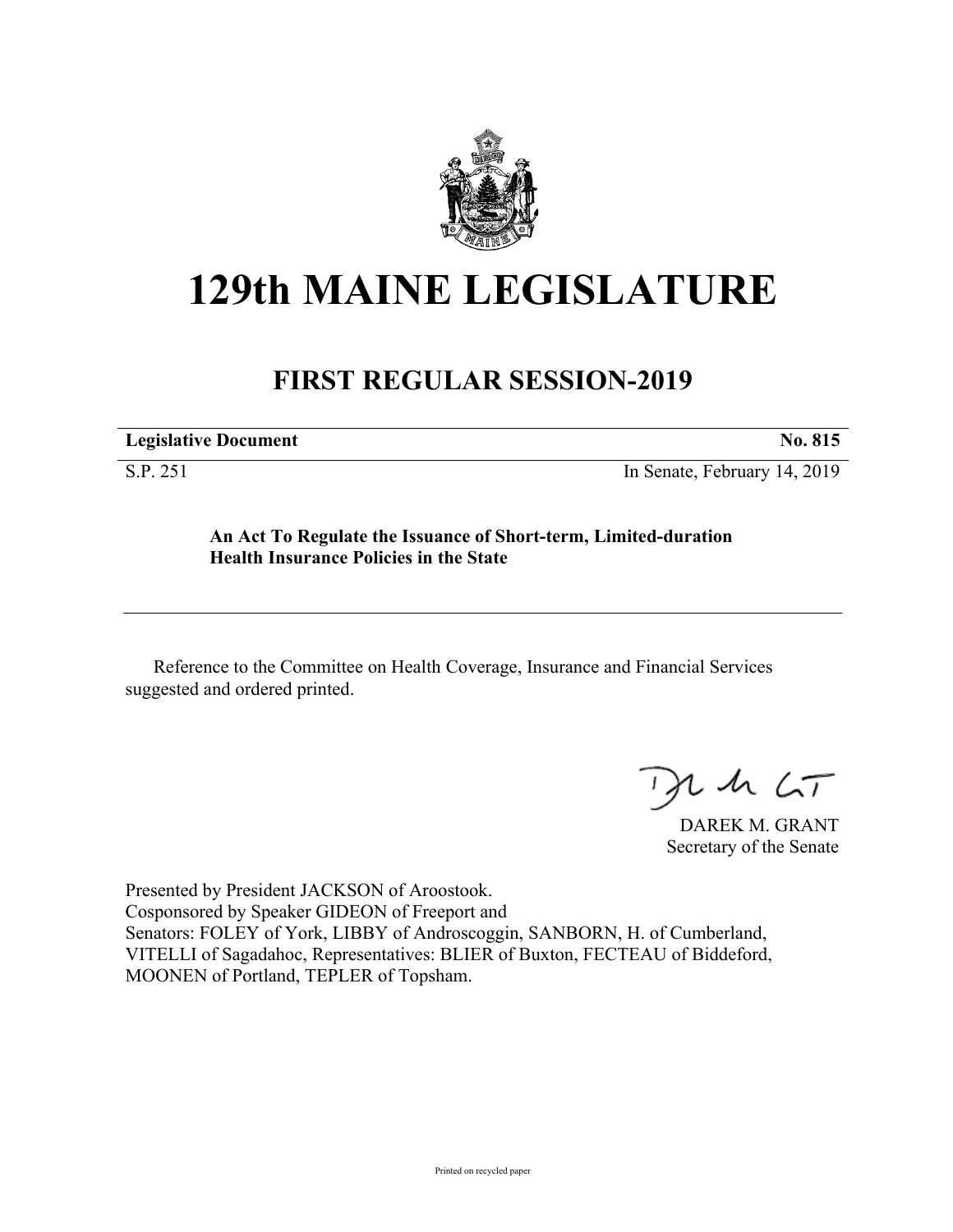| 1                                      | Be it enacted by the People of the State of Maine as follows:                                                                                                                                                                                                                                                                                                                                                                                                                                                                                                                                                   |
|----------------------------------------|-----------------------------------------------------------------------------------------------------------------------------------------------------------------------------------------------------------------------------------------------------------------------------------------------------------------------------------------------------------------------------------------------------------------------------------------------------------------------------------------------------------------------------------------------------------------------------------------------------------------|
| $\mathfrak{2}$<br>3                    | Sec. 1. 24-A MRSA §2736-C, sub-§1, ¶C, as amended by PL 2011, c. 238, Pt.<br>$D, §1$ , is further amended to read:                                                                                                                                                                                                                                                                                                                                                                                                                                                                                              |
| 4<br>5<br>6<br>7<br>8                  | C. "Individual health plan" means any hospital and medical expense-incurred policy<br>or health, hospital or medical service corporation plan contract. It includes both<br>individual contracts and certificates issued under group contracts specified in section<br>2701, subsection 2, paragraph C. "Individual health plan" does not include the<br>following types of insurance:                                                                                                                                                                                                                          |
| 9                                      | $(1)$ Accident;                                                                                                                                                                                                                                                                                                                                                                                                                                                                                                                                                                                                 |
| 10                                     | $(2)$ Credit;                                                                                                                                                                                                                                                                                                                                                                                                                                                                                                                                                                                                   |
| 11                                     | (3) Disability;                                                                                                                                                                                                                                                                                                                                                                                                                                                                                                                                                                                                 |
| 12                                     | (4) Long-term care or nursing home care;                                                                                                                                                                                                                                                                                                                                                                                                                                                                                                                                                                        |
| 13                                     | (5) Medicare supplement;                                                                                                                                                                                                                                                                                                                                                                                                                                                                                                                                                                                        |
| 14                                     | (6) Specified disease;                                                                                                                                                                                                                                                                                                                                                                                                                                                                                                                                                                                          |
| 15                                     | (7) Dental or vision;                                                                                                                                                                                                                                                                                                                                                                                                                                                                                                                                                                                           |
| 16                                     | (8) Coverage issued as a supplement to liability insurance;                                                                                                                                                                                                                                                                                                                                                                                                                                                                                                                                                     |
| 17                                     | (9) Workers' compensation;                                                                                                                                                                                                                                                                                                                                                                                                                                                                                                                                                                                      |
| 18                                     | (10) Automobile medical payment;                                                                                                                                                                                                                                                                                                                                                                                                                                                                                                                                                                                |
| 19<br>20<br>21                         | (11) Insurance under which benefits are payable with or without regard to fault<br>and that is required statutorily to be contained in any liability insurance policy or<br>equivalent self-insurance; or                                                                                                                                                                                                                                                                                                                                                                                                       |
| 22<br>23                               | (12) Short-term, limited-duration policies, as described in section 2849-B,<br>subsection 1.                                                                                                                                                                                                                                                                                                                                                                                                                                                                                                                    |
| 24<br>25                               | Sec. 2. 24-A MRSA §2849-B, sub-§1, as amended by PL 2011, c. 90, Pt. G, §1,<br>is further amended to read:                                                                                                                                                                                                                                                                                                                                                                                                                                                                                                      |
| 26<br>27<br>28<br>29<br>30<br>31<br>32 | 1. Policies subject to this section. This section applies to all individual, group and<br>blanket medical insurance policies except hospital indemnity, specified accident,<br>specified disease, long-term care and short-term <u>, limited-duration</u> policies issued by<br>insurers or health maintenance organizations. For purposes of this section, a short-term,<br>limited-duration policy is an individual, nonrenewable policy issued for a term that is less<br>than 12 3 months or less. This section does not apply to Medicare supplement policies as<br>defined in section 5001, subsection 4. |
| 33<br>34                               | Sec. 3. 24-A MRSA §2849-B, sub-§2, as amended by PL 2007, c. 199, Pt. D, §4,<br>is further amended to read:                                                                                                                                                                                                                                                                                                                                                                                                                                                                                                     |
| 35<br>36                               | 2. Persons provided continuity of coverage. Except as provided in subsection 3,<br>this section provides continuity of coverage for a person who seeks coverage under an                                                                                                                                                                                                                                                                                                                                                                                                                                        |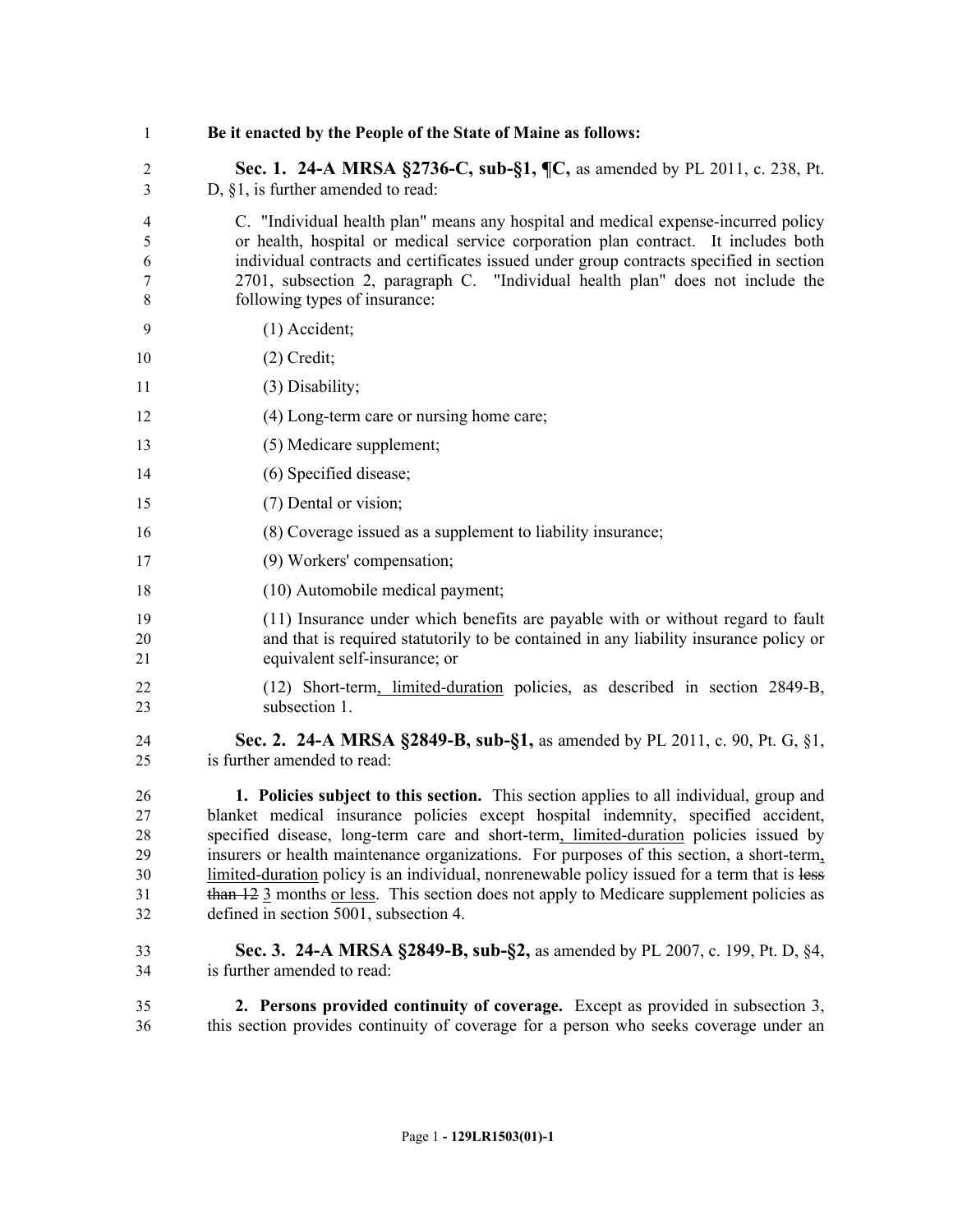| $\mathbf{1}$         | individual, group or blanket insurance policy or health maintenance organization policy                                                                                                                                                                                                                                          |
|----------------------|----------------------------------------------------------------------------------------------------------------------------------------------------------------------------------------------------------------------------------------------------------------------------------------------------------------------------------|
| 2                    | if:                                                                                                                                                                                                                                                                                                                              |
| 3                    | A. That person was covered under an individual, group or blanket contract or policy                                                                                                                                                                                                                                              |
| $\overline{4}$       | issued by a nonprofit hospital or medical service organization, insurer, health                                                                                                                                                                                                                                                  |
| 5                    | maintenance organization or was covered under an uninsured employee benefit plan                                                                                                                                                                                                                                                 |
| 6                    | that provides payment for health services received by employees and their dependents                                                                                                                                                                                                                                             |
| $\boldsymbol{7}$     | or a governmental program, including, but not limited to, those listed in section 2848,                                                                                                                                                                                                                                          |
| 8                    | subsection 1-B, paragraph A, subparagraphs (3) to (10). For purposes of this section,                                                                                                                                                                                                                                            |
| 9                    | the individual, group or blanket policy under which the person is seeking coverage is                                                                                                                                                                                                                                            |
| 10                   | the "succeeding policy." The group, blanket or individual contract or policy,                                                                                                                                                                                                                                                    |
| 11                   | uninsured employee benefit plan or governmental program that previously covered                                                                                                                                                                                                                                                  |
| 12                   | the person is the "prior contract or policy"; and                                                                                                                                                                                                                                                                                |
| 13                   | B. Coverage under the prior contract or policy terminated:                                                                                                                                                                                                                                                                       |
| 14                   | (1) Within 180 days before the date the person enrolls or is eligible to enroll in                                                                                                                                                                                                                                               |
| 15                   | the succeeding contract if:                                                                                                                                                                                                                                                                                                      |
| 16                   | (a) Coverage was terminated due to unemployment, as defined in Title 26,                                                                                                                                                                                                                                                         |
| 17                   | section 1043;                                                                                                                                                                                                                                                                                                                    |
| 18                   | (b) The person was eligible for and received unemployment compensation                                                                                                                                                                                                                                                           |
| 19                   | benefits for the period of unemployment, as provided under Title 26, chapter                                                                                                                                                                                                                                                     |
| 20                   | $13;$ and                                                                                                                                                                                                                                                                                                                        |
| 21                   | (c) The person is employed at the time replacement coverage is sought under                                                                                                                                                                                                                                                      |
| 22                   | this provision; or                                                                                                                                                                                                                                                                                                               |
| 23                   | (2) Within 90 days before the date the person enrolls or is eligible to enroll in the                                                                                                                                                                                                                                            |
| 24                   | succeeding contract.                                                                                                                                                                                                                                                                                                             |
| 25                   | A period of ineligibility for a health plan imposed by terms of employment may not                                                                                                                                                                                                                                               |
| 26                   | be considered in determining whether the coverage ended within a time period                                                                                                                                                                                                                                                     |
| 27                   | specified under this section.                                                                                                                                                                                                                                                                                                    |
| 28                   | This section does not apply to replacements of group or blanket coverage within the                                                                                                                                                                                                                                              |
| 29                   | scope of section 2849 or if the succeeding policy is an individual policy and the prior                                                                                                                                                                                                                                          |
| 30                   | contract or policy was a short-term, limited-duration policy.                                                                                                                                                                                                                                                                    |
| 31                   | Sec. 4. 24-A MRSA §2849-B, sub-§8, as amended by PL 2011, c. 90, Pt. G, §2,                                                                                                                                                                                                                                                      |
| 32                   | is further amended to read:                                                                                                                                                                                                                                                                                                      |
| 33<br>34<br>35<br>36 | 8. Short-term, limited-duration insurance. A person eligible for continuity of<br>coverage under subsection 2 may be allowed to purchase coverage under an individual,<br>nonrenewable, short-term, limited-duration policy.<br>The issuance of a short-term,<br>limited-duration policy is subject to the following conditions. |
| 37                   | A. Upon offering an individual short-term, limited-duration policy for purchase, an                                                                                                                                                                                                                                              |
| 38                   | insurer or the insurer's agent or broker must provide written disclosure of the terms                                                                                                                                                                                                                                            |
| 39                   | and benefits of the policy in at least 14-point type. Specific disclosure that the short-                                                                                                                                                                                                                                        |
| 40                   | term, limited-duration policy is not subject to any limitation on preexisting condition                                                                                                                                                                                                                                          |
| 41                   | exclusions or the provisions of guaranteed renewal and continuity of coverage and of                                                                                                                                                                                                                                             |